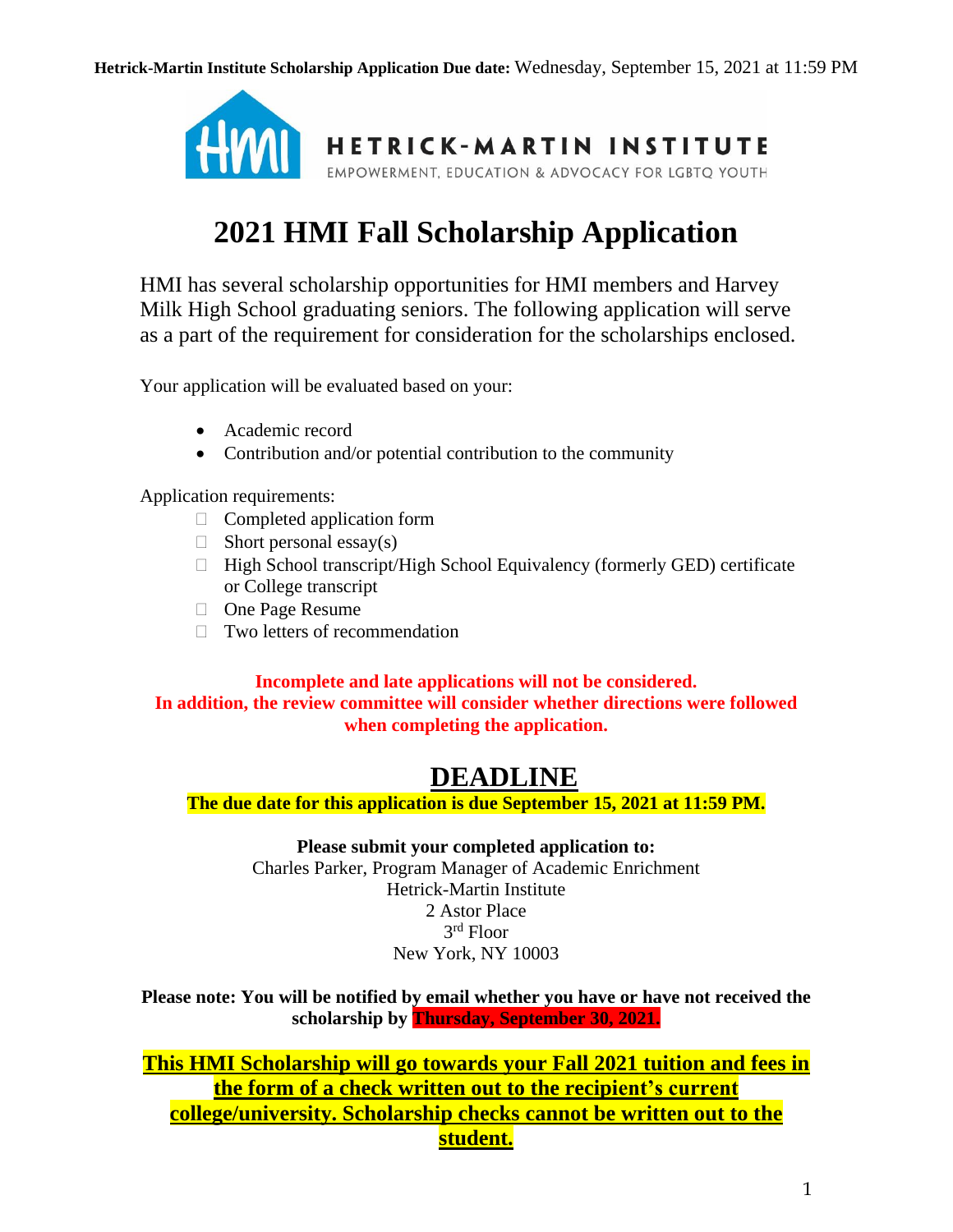| <b>Personal Information</b><br><b>PRINT</b>                                                                                                                                                                                         |  |
|-------------------------------------------------------------------------------------------------------------------------------------------------------------------------------------------------------------------------------------|--|
| Legal Name: Name: Name and Solid Name and Solid Name and Solid Name and Solid Name and Solid Name and Solid Na                                                                                                                      |  |
|                                                                                                                                                                                                                                     |  |
| Preferred Gender Pronouns:                                                                                                                                                                                                          |  |
|                                                                                                                                                                                                                                     |  |
| OSIS (High School) ID Number: (if applicable)                                                                                                                                                                                       |  |
| Mailing address: National Accounts and Accounts and Accounts and Accounts and Accounts and Accounts and Accounts and Accounts and Accounts and Accounts and Accounts and Accounts and Accounts and Accounts and Accounts and A      |  |
|                                                                                                                                                                                                                                     |  |
| Phone number: <u>contained</u> and the number of the number of the number of the number of the number of the number of the number of the number of the number of the number of the number of the number of the number of the number |  |
|                                                                                                                                                                                                                                     |  |

*We support every individual's right to self-identify in regard to their sexual orientation and/or gender identity. We ask that you select the option(s) that most closely apply to your sexual orientation and/or gender identity.*

| Lesbian               | Same Gender Loving                  |
|-----------------------|-------------------------------------|
| Gav                   | Asexual                             |
| Bisexual              | Pansexual                           |
| Heterosexual/Straight | Prefer not to disclose              |
| Queer                 | <b>Other Sexual Orientation</b>     |
| Questioning           | If other Sexual Orientation, please |
| <b>Two Spirit</b>     | self-identify: ___________          |
|                       |                                     |

## Sexual Orientation (Please circle all that apply)

| Female                           | <b>Gender Non-Confirming</b>           |
|----------------------------------|----------------------------------------|
| Male                             | <b>Intersex</b>                        |
| MTF (Male to Female) Transgender | Prefer to not disclose                 |
| FTM (Female to Male) Transgender | <b>Other Gender Identity</b>           |
| Transgender/Trans*               | If other Gender Identity, please Self- |
| Gender Queer                     | Identify:                              |
|                                  |                                        |
|                                  |                                        |

Gender Identity (Please circle all the apply)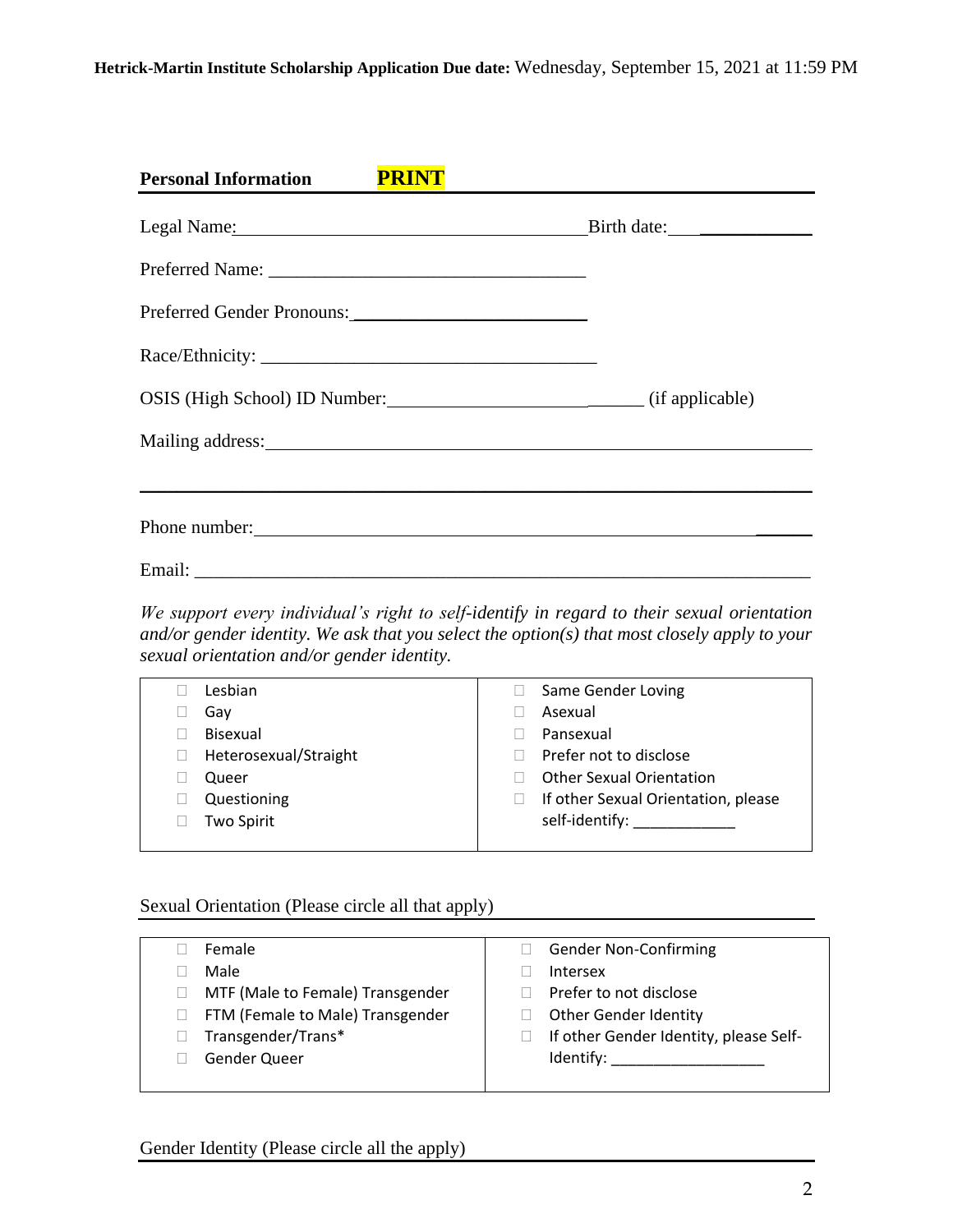## **Hetrick-Martin Institute Scholarship Application Due date:** Wednesday, September 15, 2021 at 11:59 PM

| <b>School Information</b>                |                                                                                                                                                                                                    |
|------------------------------------------|----------------------------------------------------------------------------------------------------------------------------------------------------------------------------------------------------|
| High School/College currently attending: |                                                                                                                                                                                                    |
| have earned.                             | If you are <i>starting college</i> this spring, please list where you have been accepted.<br>If you are <i>continuing college</i> , indicate the school <b>and</b> state the number of credits you |
| Starting:                                |                                                                                                                                                                                                    |

**What post-secondary education level will you be considered at the start of the 2021 spring semester?**

\_\_\_\_\_\_\_\_\_\_\_\_\_\_\_\_\_\_\_\_\_\_\_\_\_\_\_\_\_\_\_\_\_\_\_\_\_\_\_\_\_\_\_\_\_\_\_\_\_\_\_\_\_\_\_\_\_\_\_\_\_\_\_\_\_\_\_\_\_\_\_\_

*Continuing: Credits Earned:*

| Freshman         |
|------------------|
| <b>Sophomore</b> |
| <b>Junior</b>    |
| <b>Senior</b>    |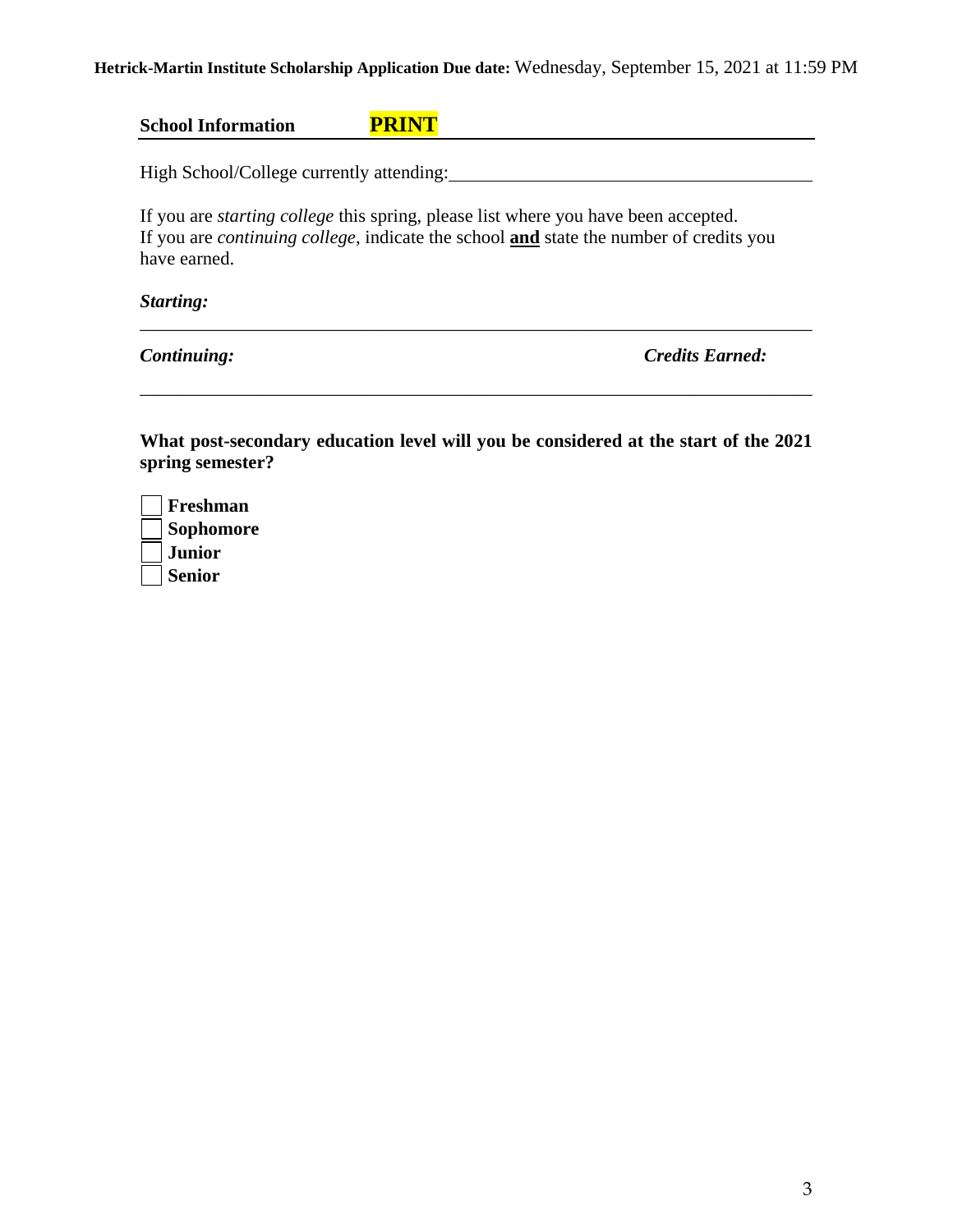#### **Resume**

Please submit a *one page* resume that includes the following information:

- ◆ Education
- Clubs, organizations, or sports teams that you have been involved in during high school and/or college. Please indicate any leadership positions (e.g. team captain, president)
- ◆ Paid work experience
- Community service/volunteer work

*Make sure to include dates for all items listed in your resume.*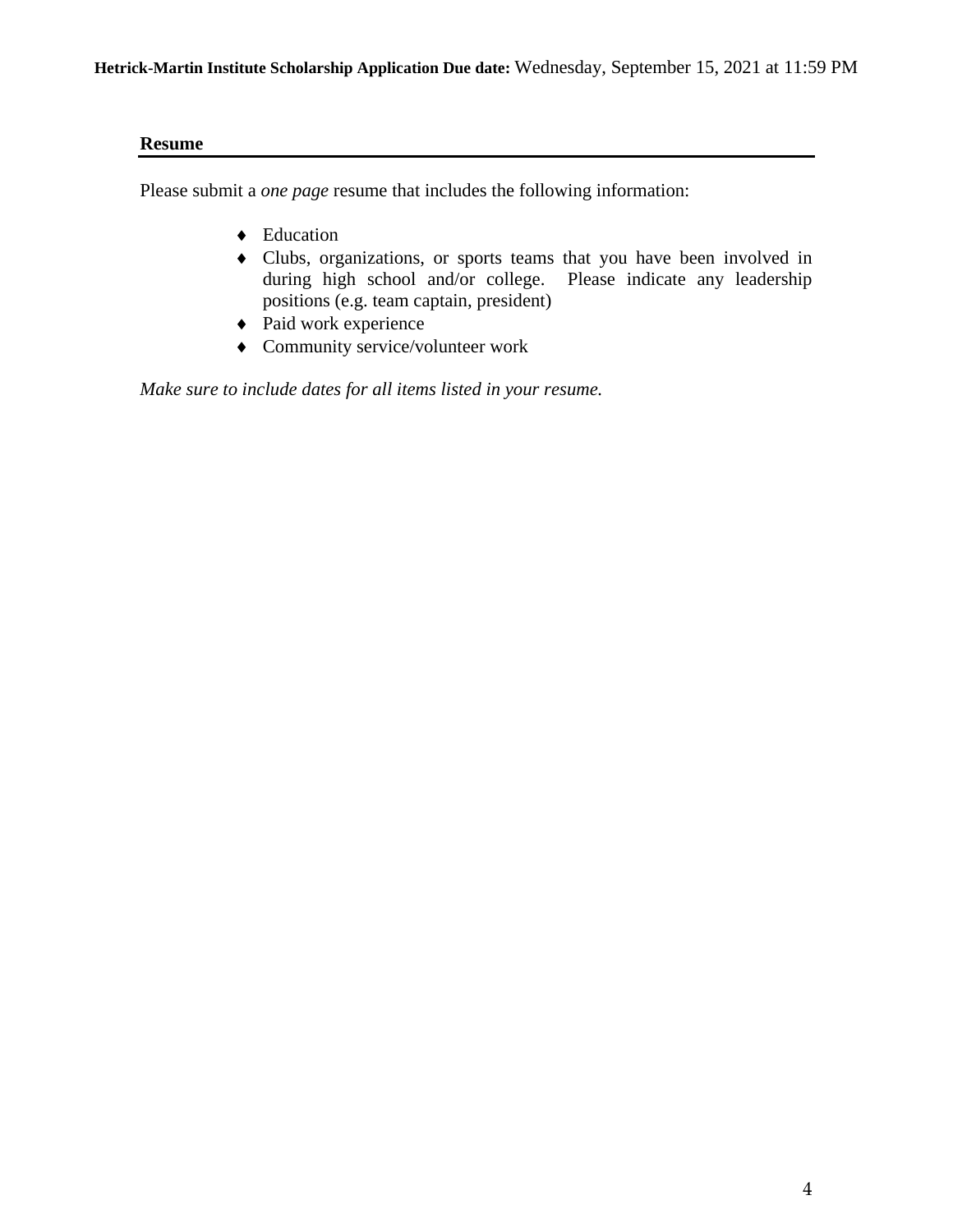## **Personal Essays**

On a separate sheet of paper, please answer the following short essays. The HMI Scholarship essay is mandatory. For consideration for the two optional scholarships please answer the additional short essays on the following pages.

**The HMI Scholarship requires that you write one original essay with personal reflections. Using a word processing program such as Microsoft Word, please type a 550 word minimum essay in 12-point font. Please select from one of the three topics from Part One as described below. Do not write on more than one topic in Part One, and don't forget to add Part Two to your essay.**

**The prompt is the description that should help you organize and guide your thoughts. Under the prompt, the sub-questions are leads; you should touch upon most or all of the sub-questions, but you are not required to answer every subquestion.**

**HMI College Scholarship Application: Personal Essays**

#### **Part One: Personal Reflection (Please choose one topic below for this part)**

#### **Choice 1. Social Justice (Create an original title for your essay)**

**Prompt:** This era will be remembered for its investment or non-investment in social justice. The recent police-related deaths of George Floyd, Breanna Taylor and other African Americans helped bring national awareness to pervasive institutional racism, social injustice, and inequality. Black Lives Matter protests and demonstrations have sprung across the nation. Provide a response to how these or similar events have impacted you and the community in which you identify.

- Choose a period in history in your community or another that has sparked a movement to invoke change for the people of that community. Provide dates, names of leaders, and events.
- How does the time period and movement you selected relate to any of the social justice movements taking place today?
- How do you foresee yourself being a part of a social movement that is important to you?

#### **Choice 2: The Pandemic (Create an original title for your essay)**

**Prompt:** Provided that we are in the midst of one of the worst pandemics in American history, the CDC is pushing for people all around the world to be vaccinated. This has created much divide amongst people who feels mandating vaccinations is against one's human's rights and it should be a choice to take the vaccine or not. Provide a response on your opinion on the vaccination mandates and who it compromises one's human rights.

- Please provide your stance on whether the government bodies and other institutions should mandate people be vaccinated?
- How does this align with other historical periods where people's sense of their rights has been challenged or taken away?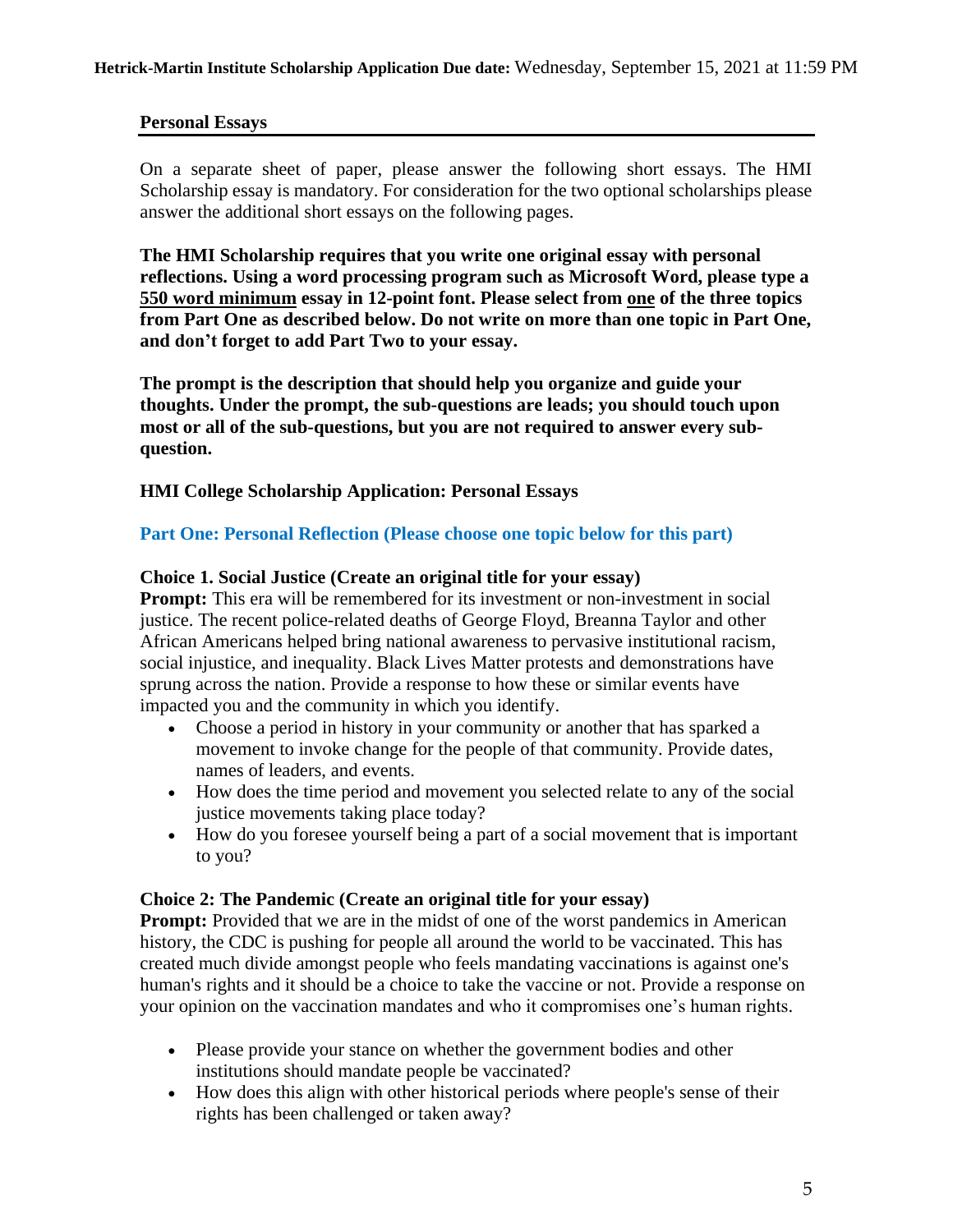• How do you think the CDC can reach its goal of having all Americans vaccinated?

## **Choice 3: The College Experience (Create an original title for your essay)**

**Prompt:** This essay is an option only for those already in college because it requires a deep reflection of your college experience thus far.

- Describe in depth how your college experience so far has been different from any previous life experience.
- What are you looking forward to from your college experience? Why?
- What have you learned about yourself so far in your college journey?
- How will your college degree help you and your community?

## **Part Two: Personal Need (Must incorporate in your essay)**

This brief portion of the essay is separate from the topics provided, and an addition to the previous essay to consider your response complete. This is a requirement in the application process for the HMI scholarship. All sub-questions are required for this section.

**Prompt:** To help us determine your eligibility and the depth of your financial need, please write at least two complete paragraphs.

- Describe your current financial situation. From where are you drawing income and where does the money go?
- What are your college and career aspirations?
- How will you benefit from an HMI scholarship in pursuit of your college aspirations?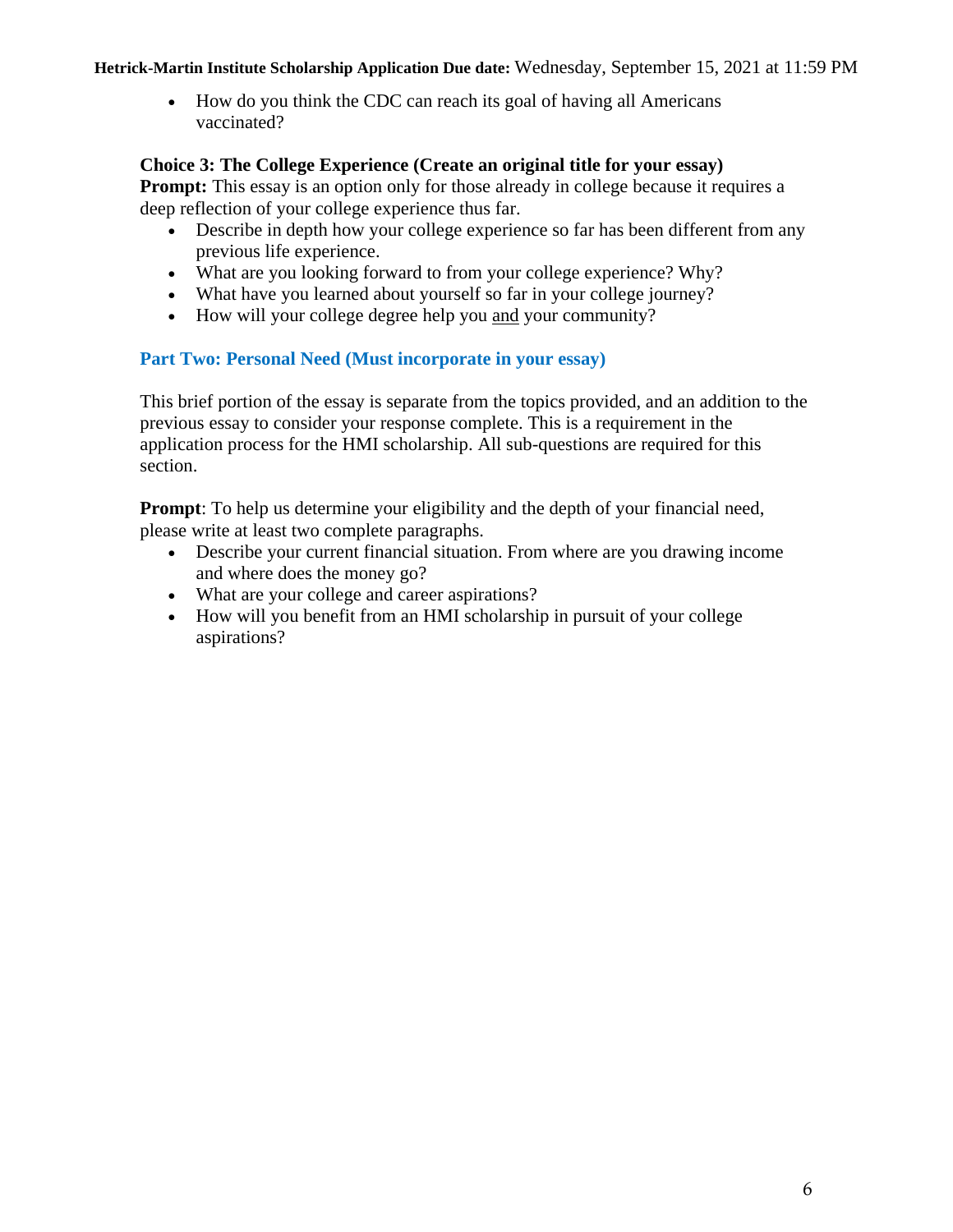## **Perry-Moore Hero Fund Scholarship (OPTIONAL)**

• Author and producer Perry Moore dedicated his life to spreading a message of tolerance and empowerment for all. Moore's groundbreaking novel, *Hero*, reveals the story of the first gay teenage superhero. Perry wrote *Hero* to support LGBT teens and to combat the negative imagery regarding gay characters in the mainstream comic industry. In honor of Perry's legacy and for consideration of the 2021 *Perry Moore Hero Fund* award, please describe a heroic act you have witnessed (large or small) and how it has inspired you to make a positive impact on the LGBT community.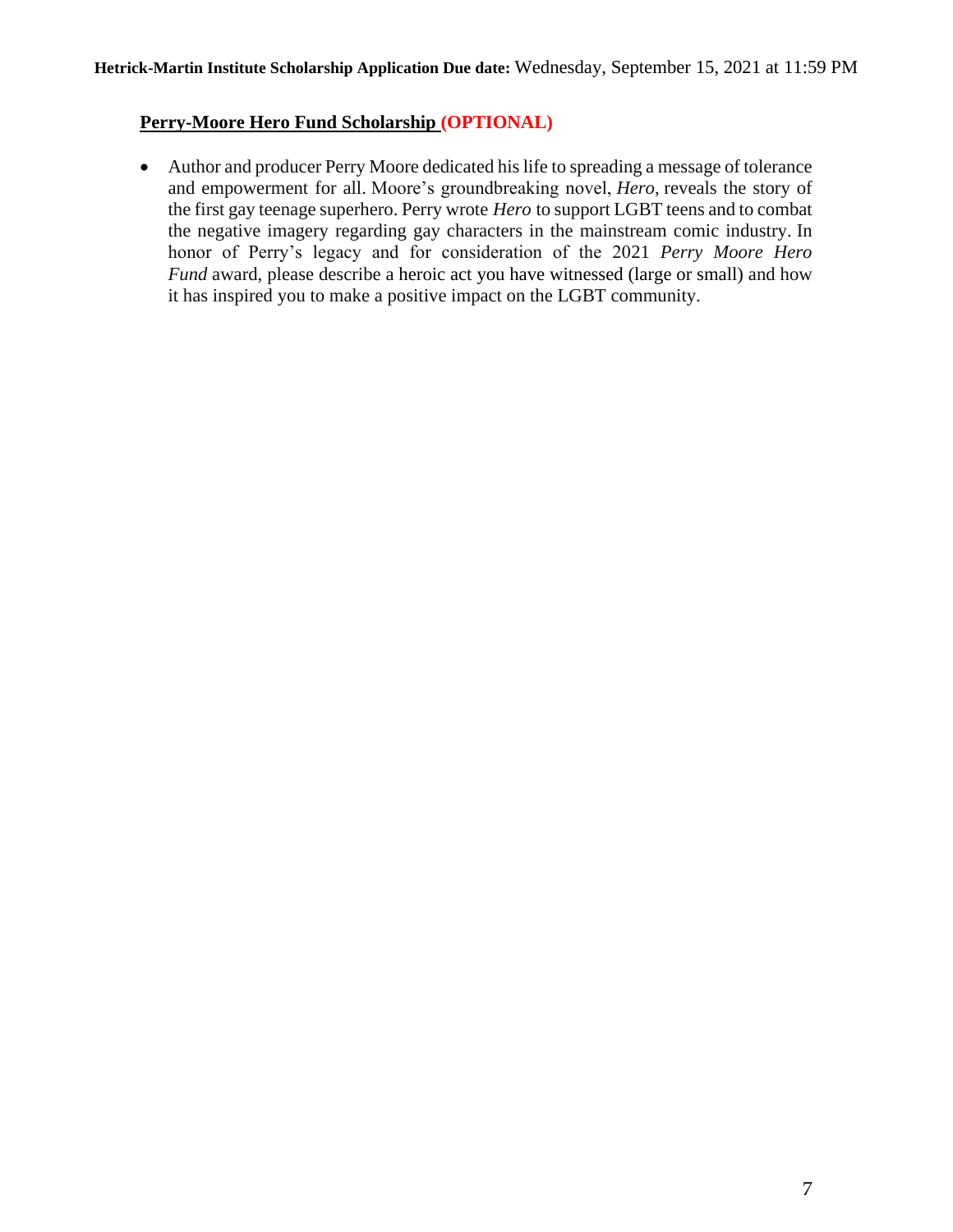## **Recommendation Form (required)**

*Note:* Recommendation forms may not be completed by a family member. *Recommenders you can either return recommendation in a sealed and signed envelope to the applicant OR return directly to* Charles Parker, Program Manager, Academic Enrichment, 2 Astor Place,  $3<sup>rd</sup>$  Floor, NY, NY 10003, by fax at 212-674-8650, or by email cparker@hmi.org.

Name of Applicant:

Name of Recommender:

In your letter of recommendation please be sure to include the following:

- For how long and in what capacity have you known the applicant?
- What do you consider to be the applicant's strengths or talents?
- What do you consider to be the applicant's weaknesses?
- What contributions has the applicant made to his/her community?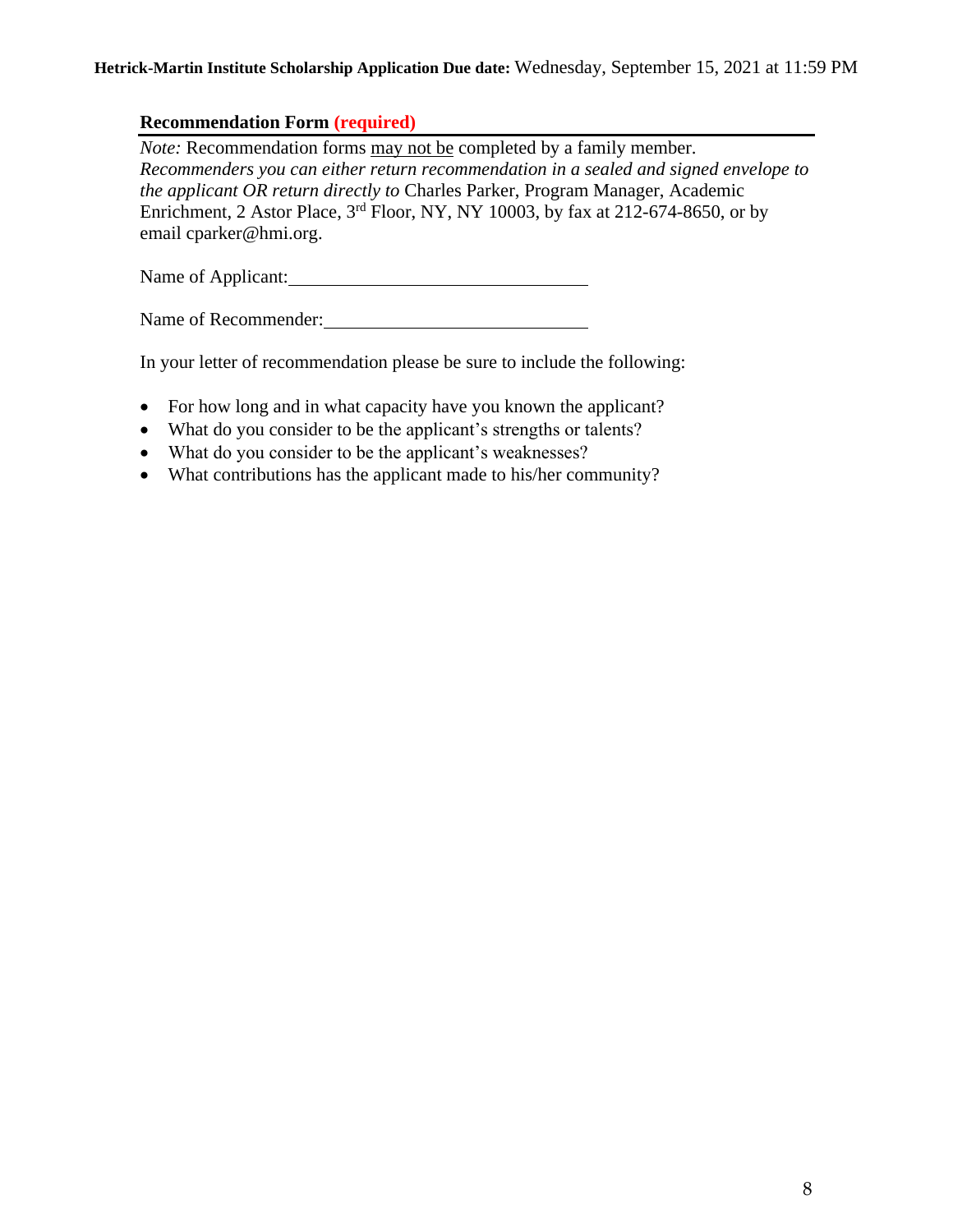## **Recommendation Form (optional)**

*Note:* Recommendation forms may not be completed by a family member. *Recommenders you can either return recommendation in a sealed and signed envelope to the applicant OR return directly to* Charles Parker, Program Manager, Academic Enrichment, 2 Astor Place, 3rd Floor, NY, NY 10003, by fax at 212-674-8650, or by email cparker@hmi.org.

Name of Applicant:

Name of Recommender:

In your letter of recommendation please be sure to include the following:

- For how long and in what capacity have you known the applicant?
- What do you consider to be the applicant's strengths or talents?
- What do you consider to be the applicant's weaknesses?
- What contributions has the applicant made to his/her community?